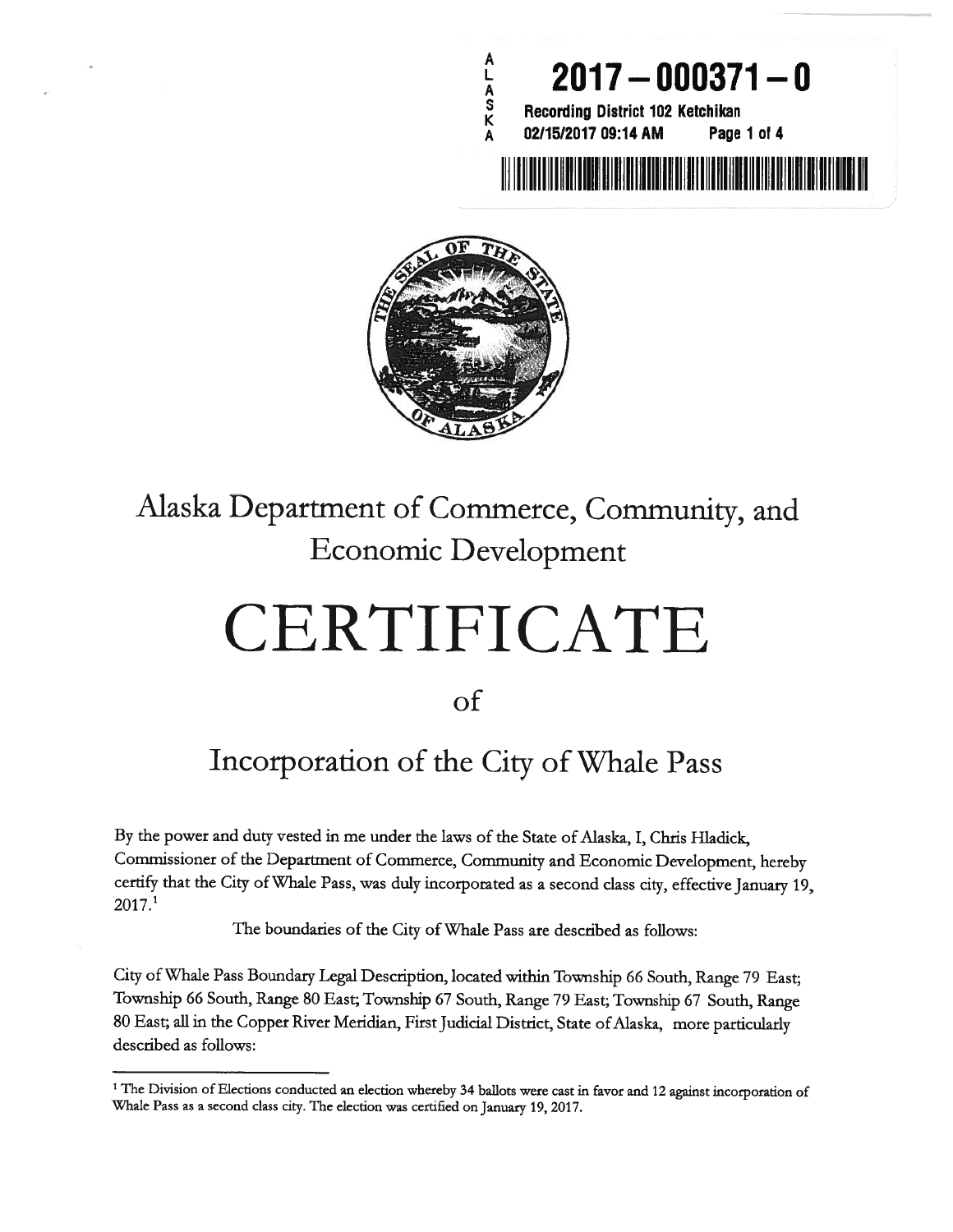Beginning at the southwest corner of Section 18, Township 67 South, Range 80 East, which is the true point of beginning of this description;

Thence north approximately 1 mile to the northwest corner of Section 18 Township 67 South Range 80 East,

Thence west approximately 1 mile to the southwest corner of Section 12, Township 67 South, Range 79 East,

Thence north approximately I mile to the northwest corner of Section 12, Township 67 South, Range 79 East,

Thence west approximately 2 miles to the southwest corner of Section 3, Township 67 South, Range 79 East,

Thence north approximately 4 miles to the northwest corner of Section 22, Township 66 South, Range 79 East,

Thence east approximately 2 miles to the southwest corner Section 13, Township 66 South, Range 79 East,

Thence north approximately I mile to the northwest corner of Section 13, Township 66 South, Range 79 East,

Thence east approximately 1 mile to the northeast corner of Section 13, Township 66 South, Range 79 East,

Thence south approximately 1 mile to the southeast corner of Section 13, Township 66 South, Range 79 East,

Thence east approximately 2 mile to the northeast corner of Section 20, Township 66 South, Range 80 East,

Thence south approximately 6 miles to the southeast corner of Section 17, Township 67 South, Range 80 East, located in Whale Passage,

Thence west approximately 2 mile to the southwest corner of Section 18, Township 67 South, Range 80 East, which is the true point of beginning of this description; said parcel containing approximately 26 square miles.

Based on USGS Petersburg A-4 (US Forest Service version) Quadrangle, 1994.

All land is located within the Ketchikan Recording District, First Judicial District, State of Alaska.

Signed this  $3^{rd}$  day of February 2017.

Chris Hladick, Commissioner Department of Commerce, Community, and Economic Development

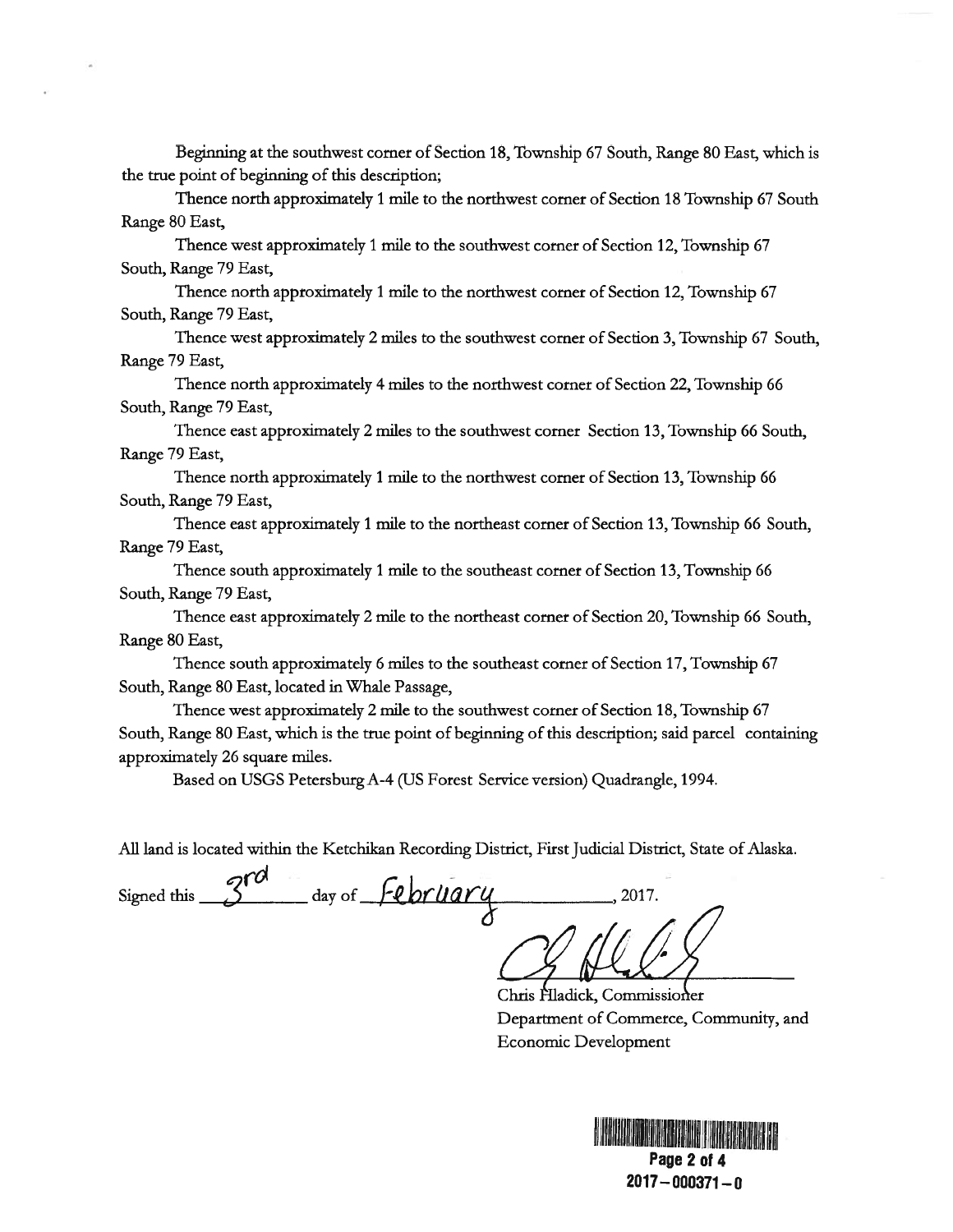## ACKNOWLEDGMENT

STATE OF ALASKA (1)

) SS.

FIRST JUDICIAL DISTRICT)

This is to certify that on the  $3rd$  day of  $Fehrliarq$ , 2017 before me, the undersigned, a Notary Public, duly commissioned and sworn as such, personally came Chris Hladick, to me known to be the Commissioner of the Alaska Department of Commerce, Community, and Economic Development, who signed the foregoing Certificate of Incorporation of the City of Whale Pass.

btary Public for the State of Alaska

My Commission expires:  $\omega$ *ith office* 



After recording, please return to: Division of Community and Regional Affairs, Atm: LBC staff 550 W. 7<sup>th</sup> Avenue, Suite 1640 Anchorage, AK 99501 907-269-4587

NO CHARGE: Official State Business



2017—000371—0